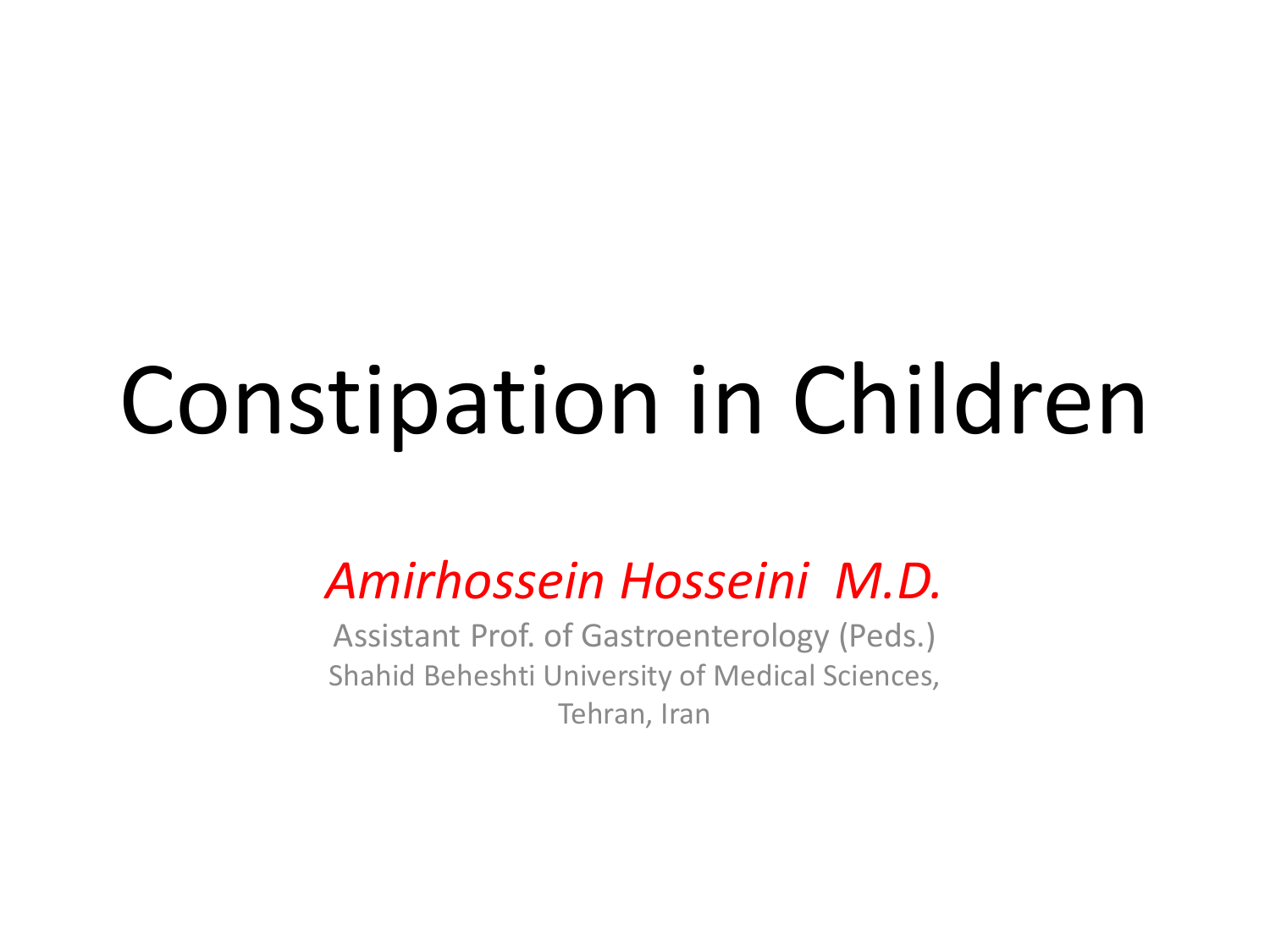# **Outline**

- Normal bowel habit
- Diagnosis of constipation
- When to be worried red flags
- Management
- Advice/support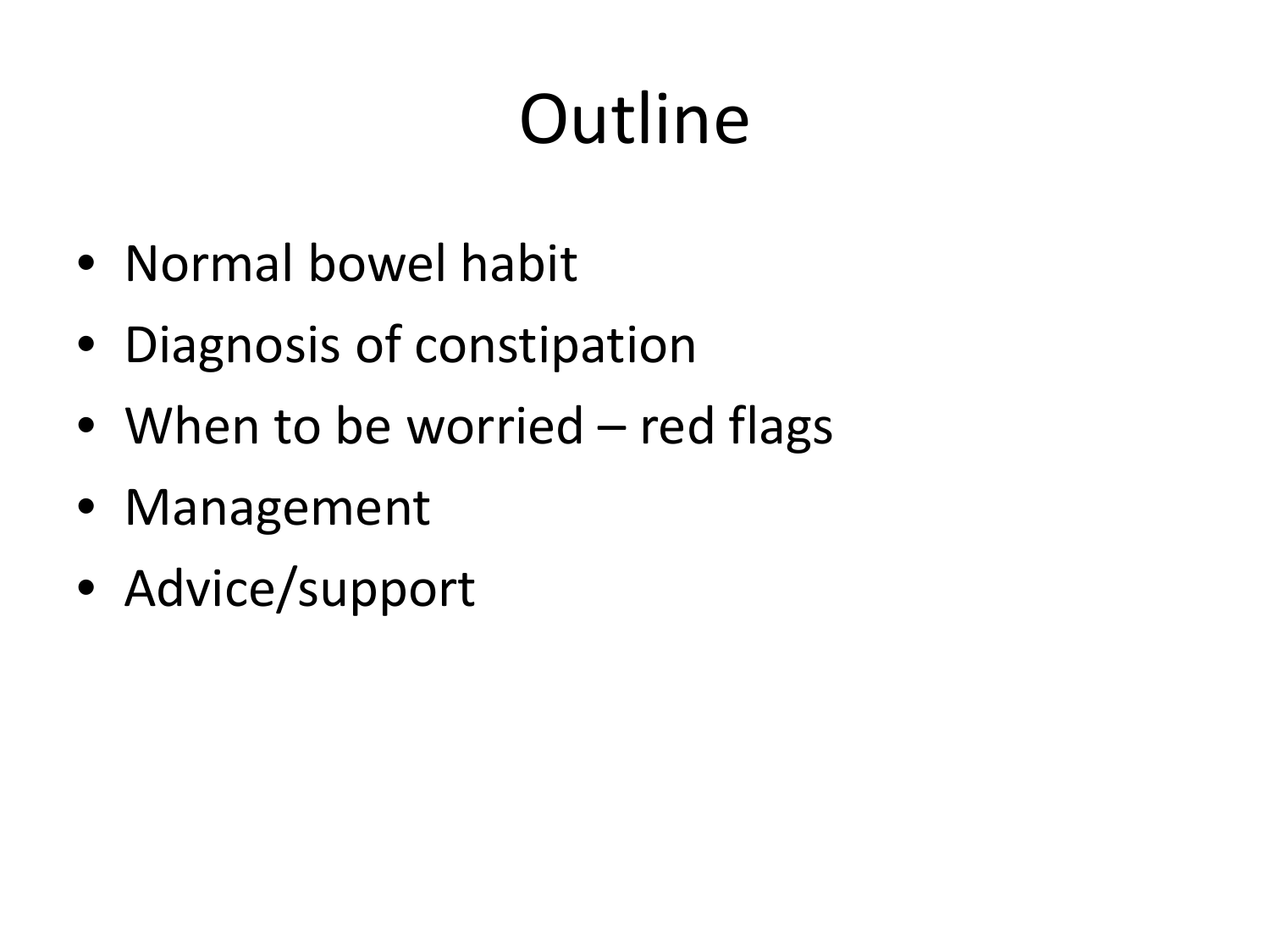### Constipation

- Very common problem in children
- Affects up to 5-30% of children (diagnosis dependent).
- Only a third will develop chronic symptoms requiring referral
- Parent anxiety often outweighs the symptoms.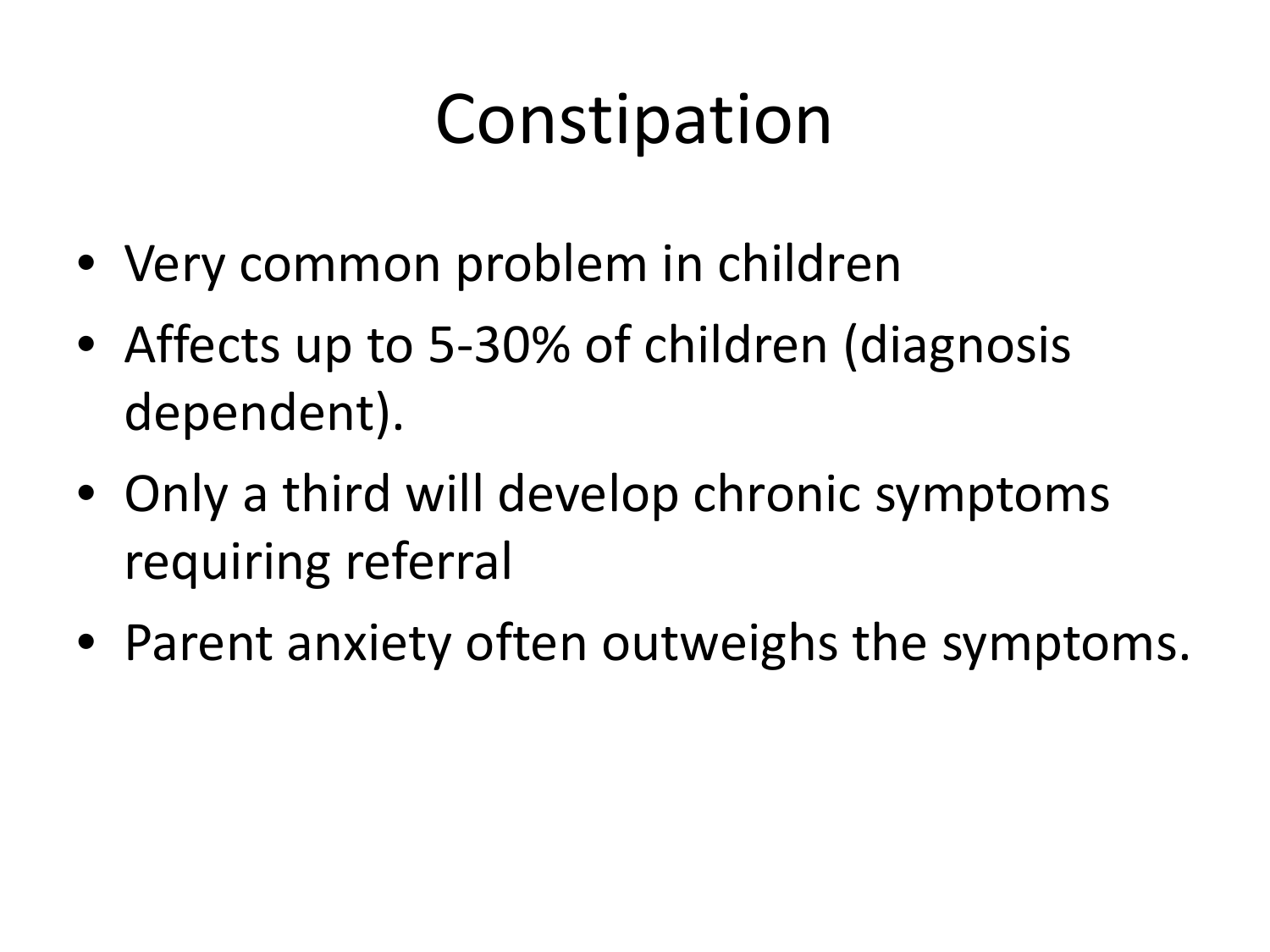### Normal Bowel habit

- More significant variation in babies : stool with each feed or a stool every few days.
- Formula fed > Breast fed.
- Once weaned variation is largely due to diet.
- Focus on the :
	- passage of stool rather than frequency.
	- Change in the individual's bowel habit.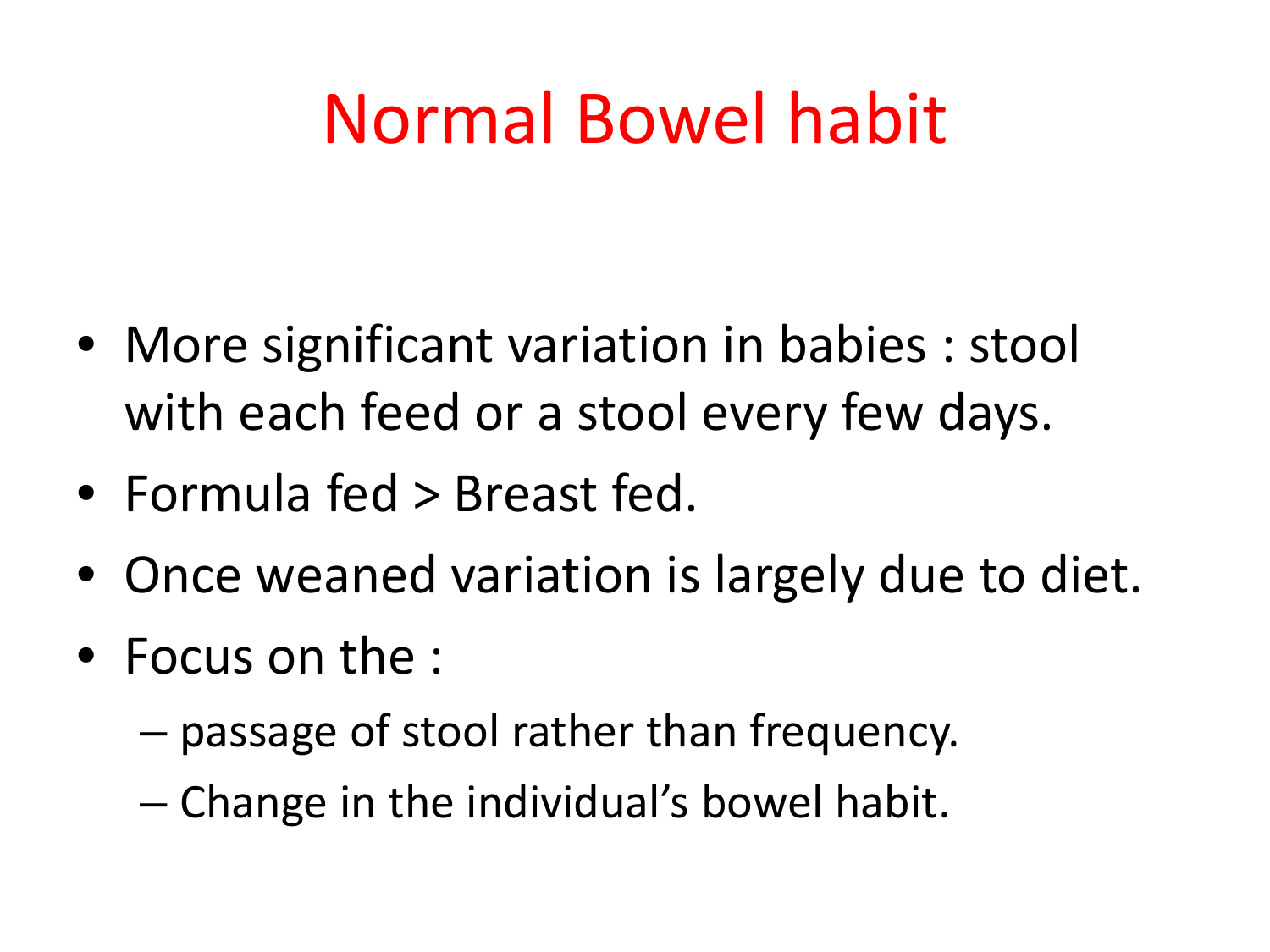### Bristol Stool Chart

Bristol Stool Chart - Developed at University of Bristol

| Type.1 | Separate hard lumps, like<br>nuts (hard to pass) |
|--------|--------------------------------------------------|
| Type.2 | Sausage-shaped but lumpy                         |
| Type.3 | Like a sausage with cracks<br>on its surface     |
| Type.4 | Like a sausage, smooth and<br>soft               |
| Type.5 | Soft blobs, clear cut edges<br>(passed easily)   |
| Type.6 | Fluffy pieces, ragged edges,<br>mushy stool      |
| Type.7 | Watery, no solid pieces.<br>Entirely liquid      |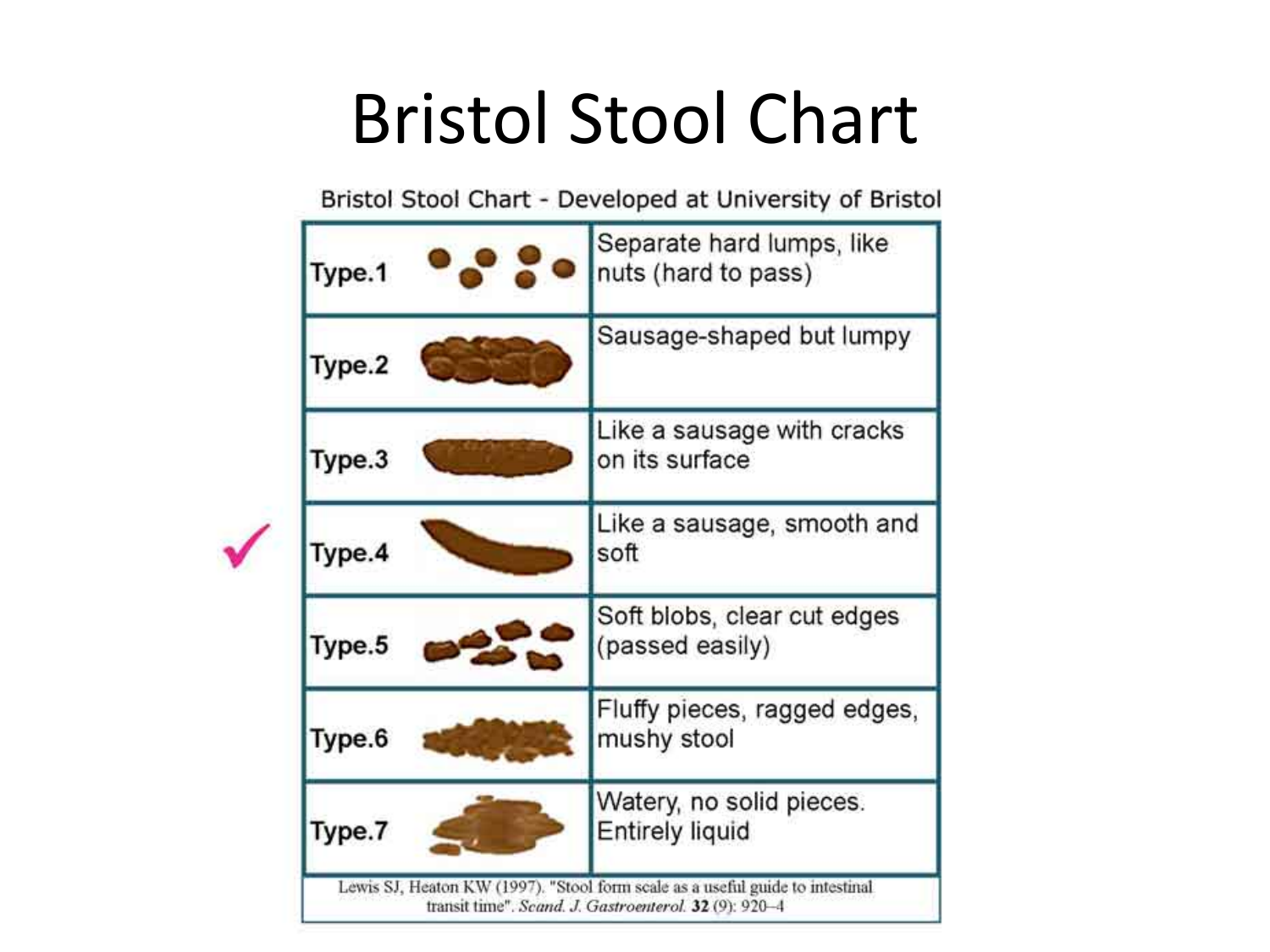### Causes for constipation

- Idiopathic
	- Diet
	- Stool holding
	- Emotional problems/phobia.
- Due to underlying disease
	- Neurological conditions
	- Cystic Fibrosis
	- Hirsprungs or abnormal bowel development
	- Side effects of medications
- Rare: maltreatment or abuse.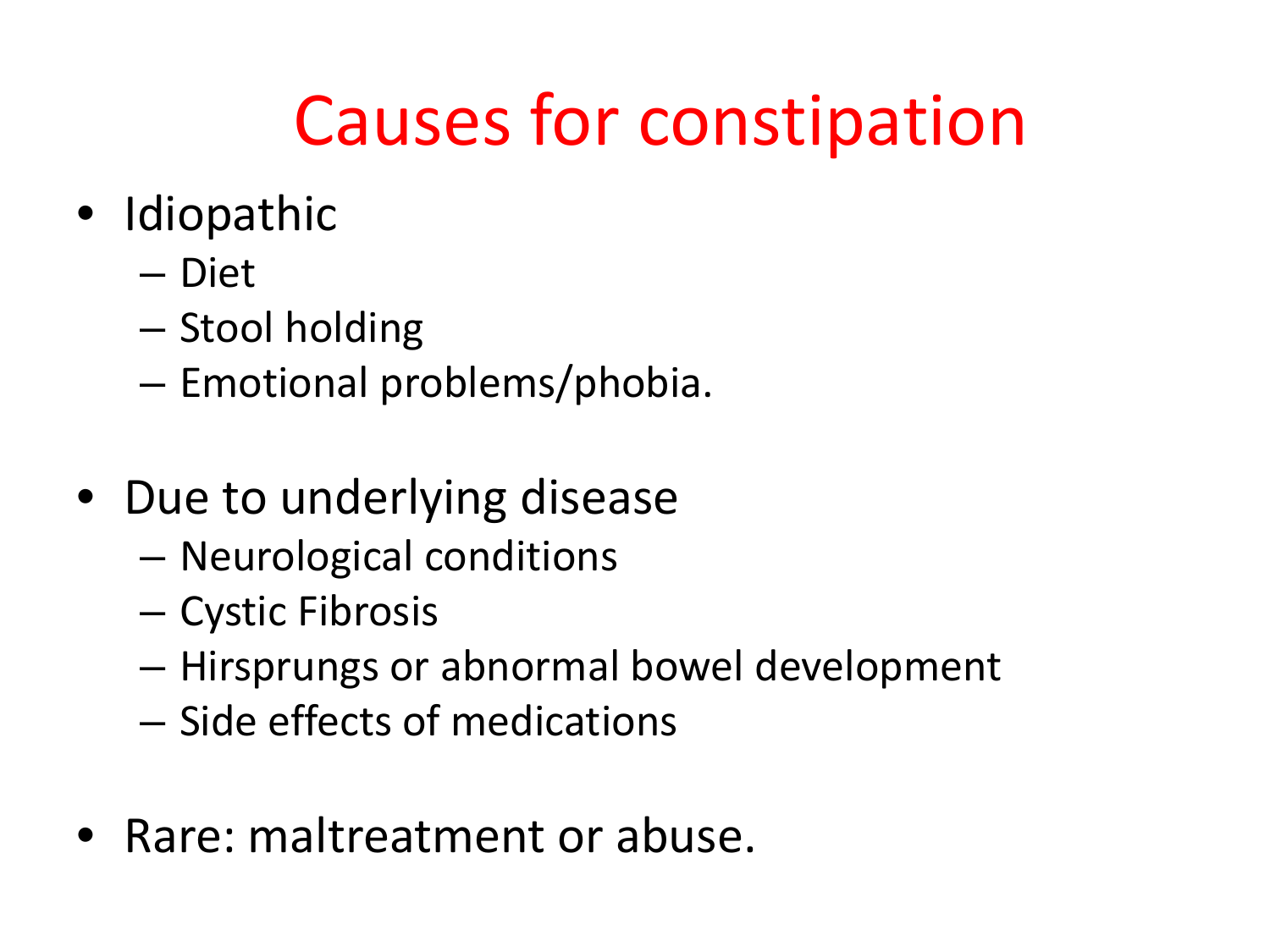## Key points indicating constipation

#### **Findings in a child <1 year**

• <3 type 3 or type 4 stools/week

(excl. Breast fed babies after 6wk)

- Passage of hard large stools
- Type 1 'rabbit droppings'
- Distress on stooling
- Bleeding with hard stool
- **Straining**
- Anal fissures

#### **Findings in child >1year**

- <3 type 3/4 stools/week
- Overflow/soiling/smelly
- Type 1 rabbit droppings
- Large infrequent stools that block the toilet
- Poor appetite
- Waxing and waning abdo pain
- Retentive posturing
- Straining /anal pain
- Anal fissures
- Blood with bowel movements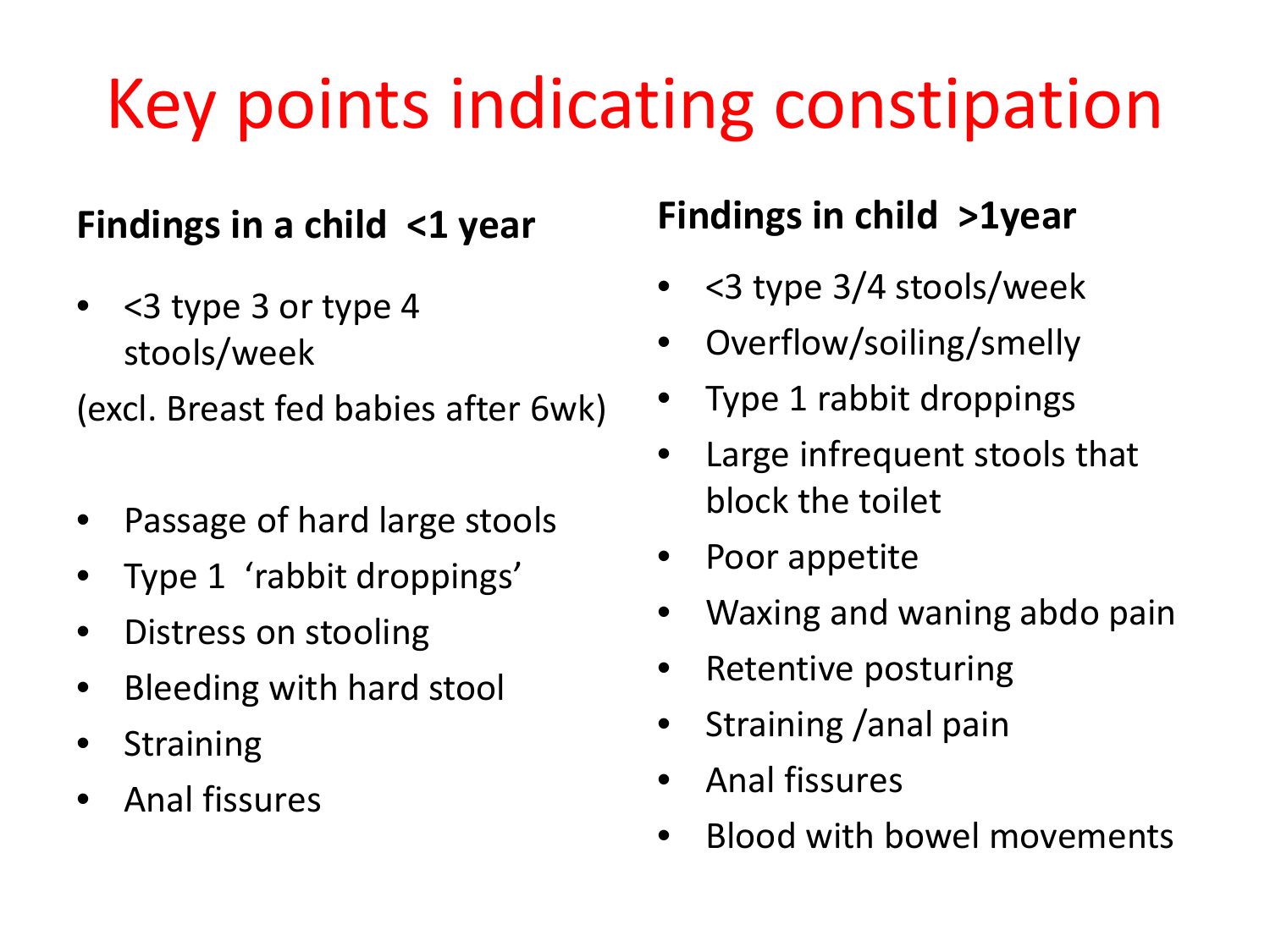Signs suggesting non-idiopathic constipation - History

- Red Flags:
	- Present at birth /first few weeks of life
	- Failure to pass meconium with 48hrs of birth
	- Ribbon stools
	- Previously unknown/undiagnosed leg weakness or motor delay
	- Abdo distension and vomiting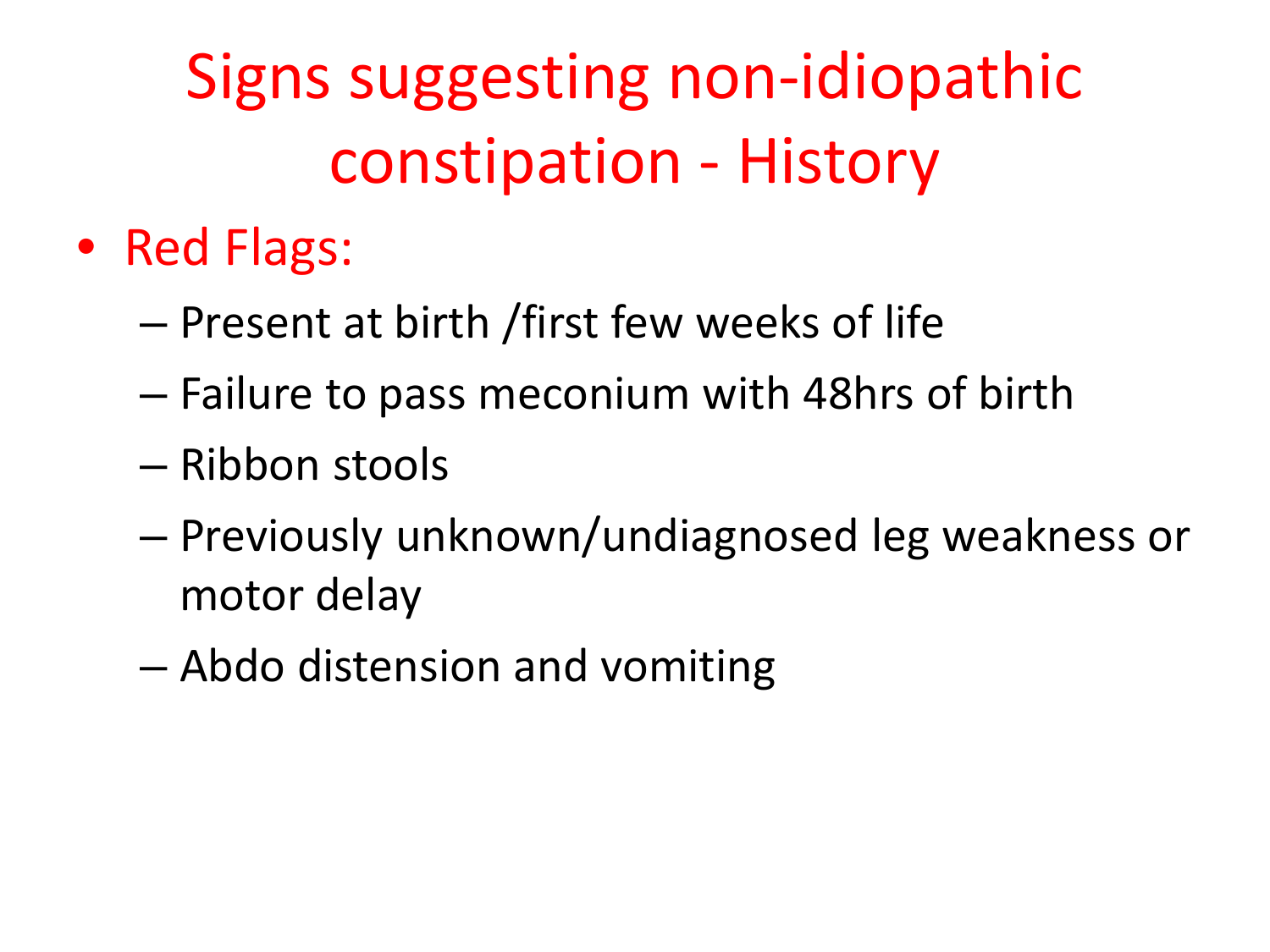Signs suggesting non-idiopathic constipation - Examination

- *Red Flags:*
	- Abnormal appearance/position/patency of anus
	- Gross abdo distension
	- Abnormal spinal/gluteal examination
	- Lower limb deformities
	- Abnormal reflexes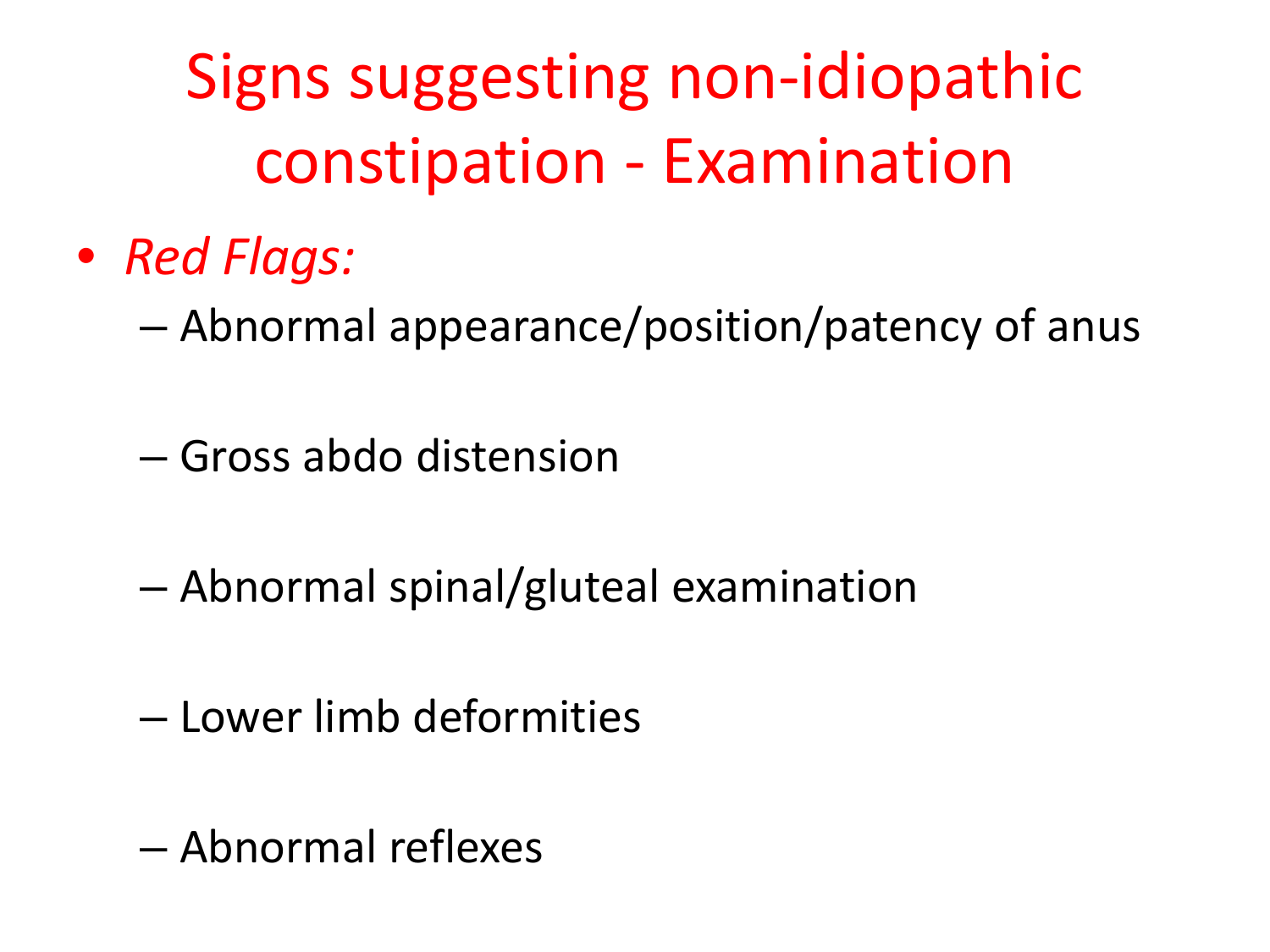### Investigate possible underlying causes

- Red flags : Refer urgently do not treat.
- Faltering growth: Treat and test
	- Treat constipation
	- Test for coeliac disease and hypothyrodism.
- Possible maltreatment: risk assess and child protection
- Consider referral if inadequate response to optimum treatment with 4 week.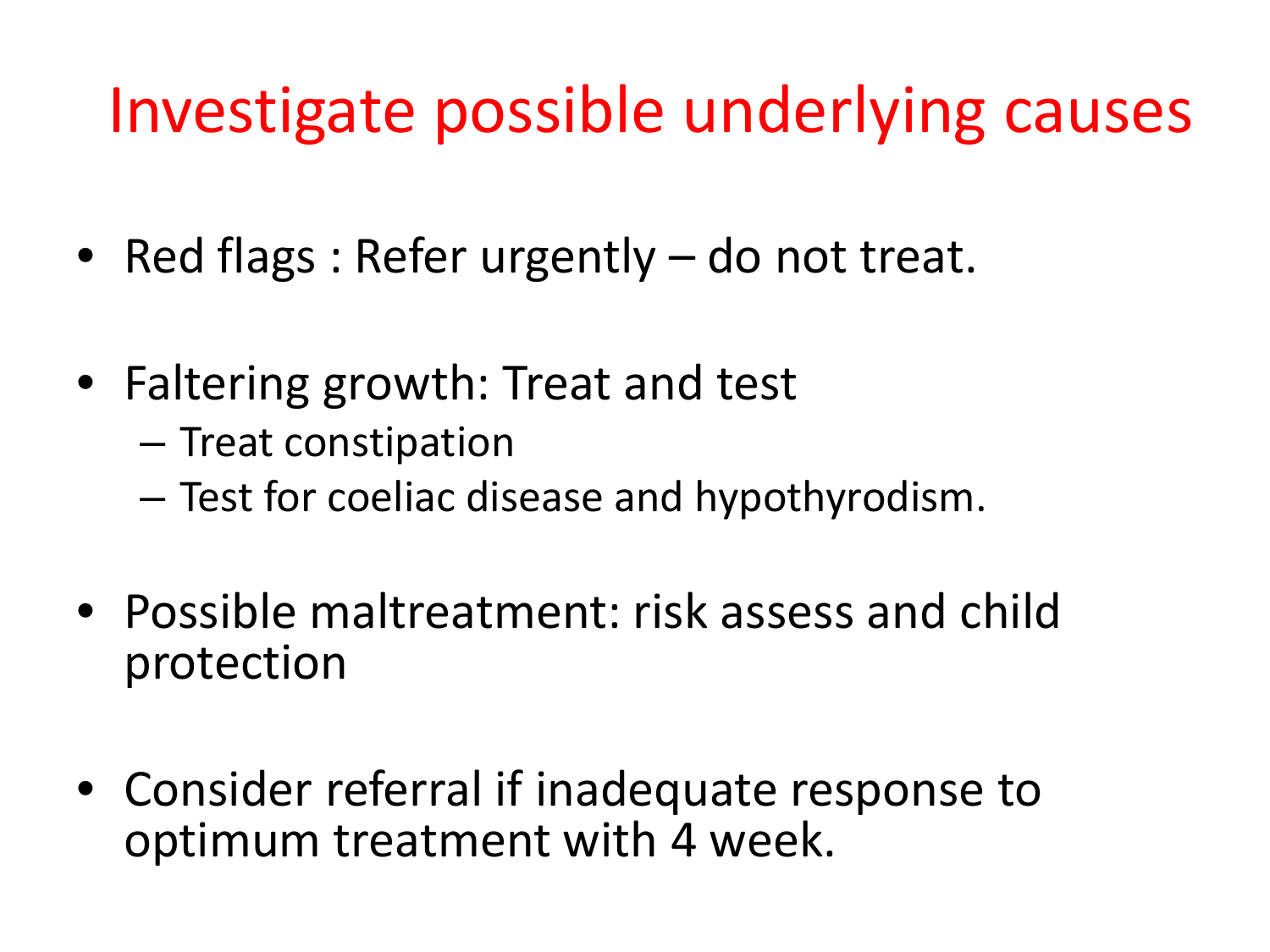### Tips for management of early constipation

- Drinks:
	- Ensure adequate fluid intake
	- Additional water between feeds
	- Diluted fruit juice or pureed fruit/veg
	- Avoid fizzy/sugary drinks/milk to quench thirst
	- Fruit juices containing fructose/sorbitol have a laxative action.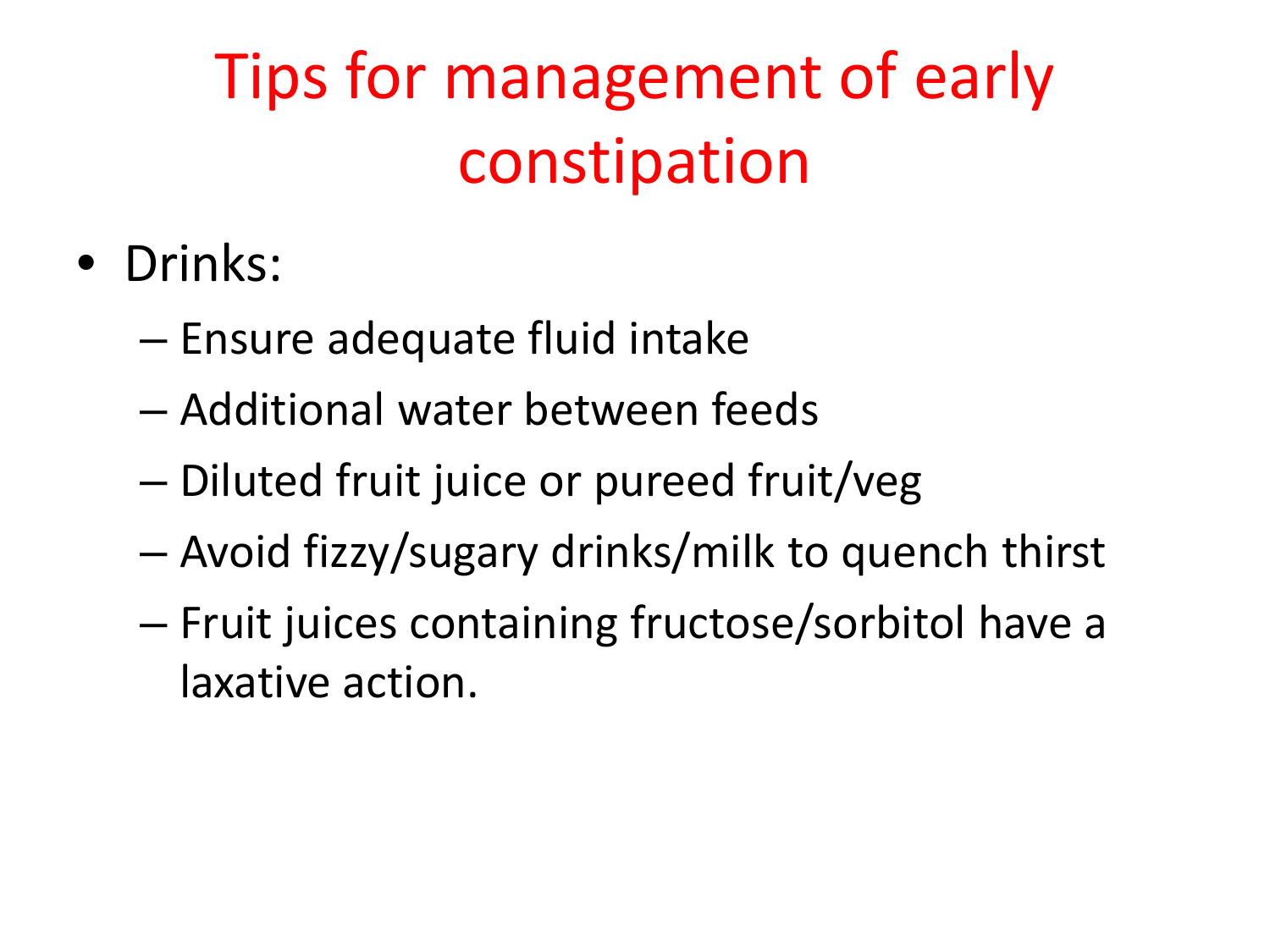### Tips for management of early constipation

### • Diet

- High fiber diet
- Offer fruit with meals
- Add powered bran to foods
- Regular toileting
	- A set time, and not rushed.
	- Reward system when stool passed in toilet/potty.
	- Remain relaxed when accidents happen.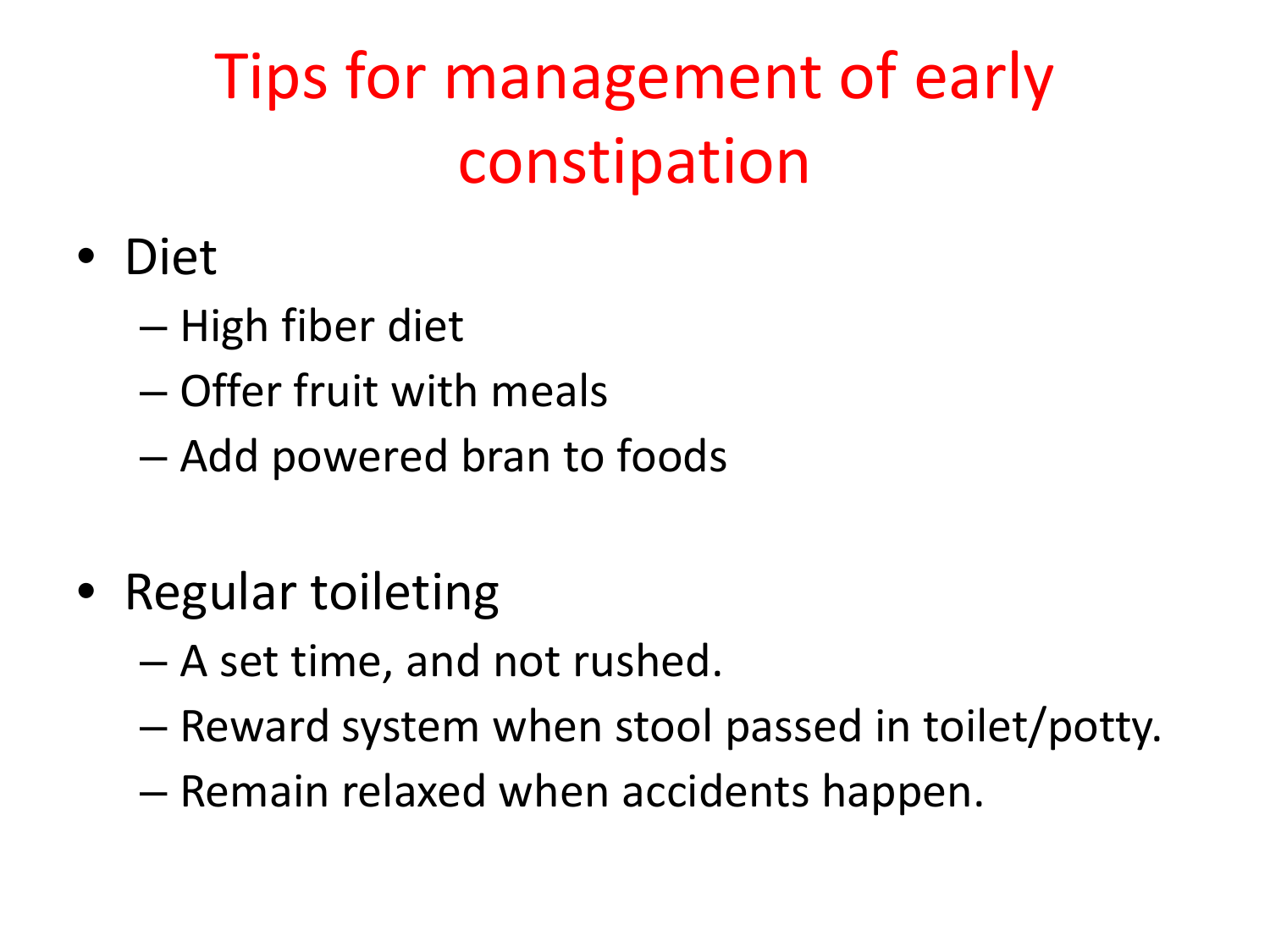Management of idiopathic constipation - Impacted

• Movicol Paediatric Plain

Step 1

Step 2

Step 3

- Escalating dose regime mixed with a cold drink
- If no disimpaction after 2 weeks
- Add stimulant laxative
- If unable to tolerate Movicol
- Substitute stimulant laxative +/- osmotic laxative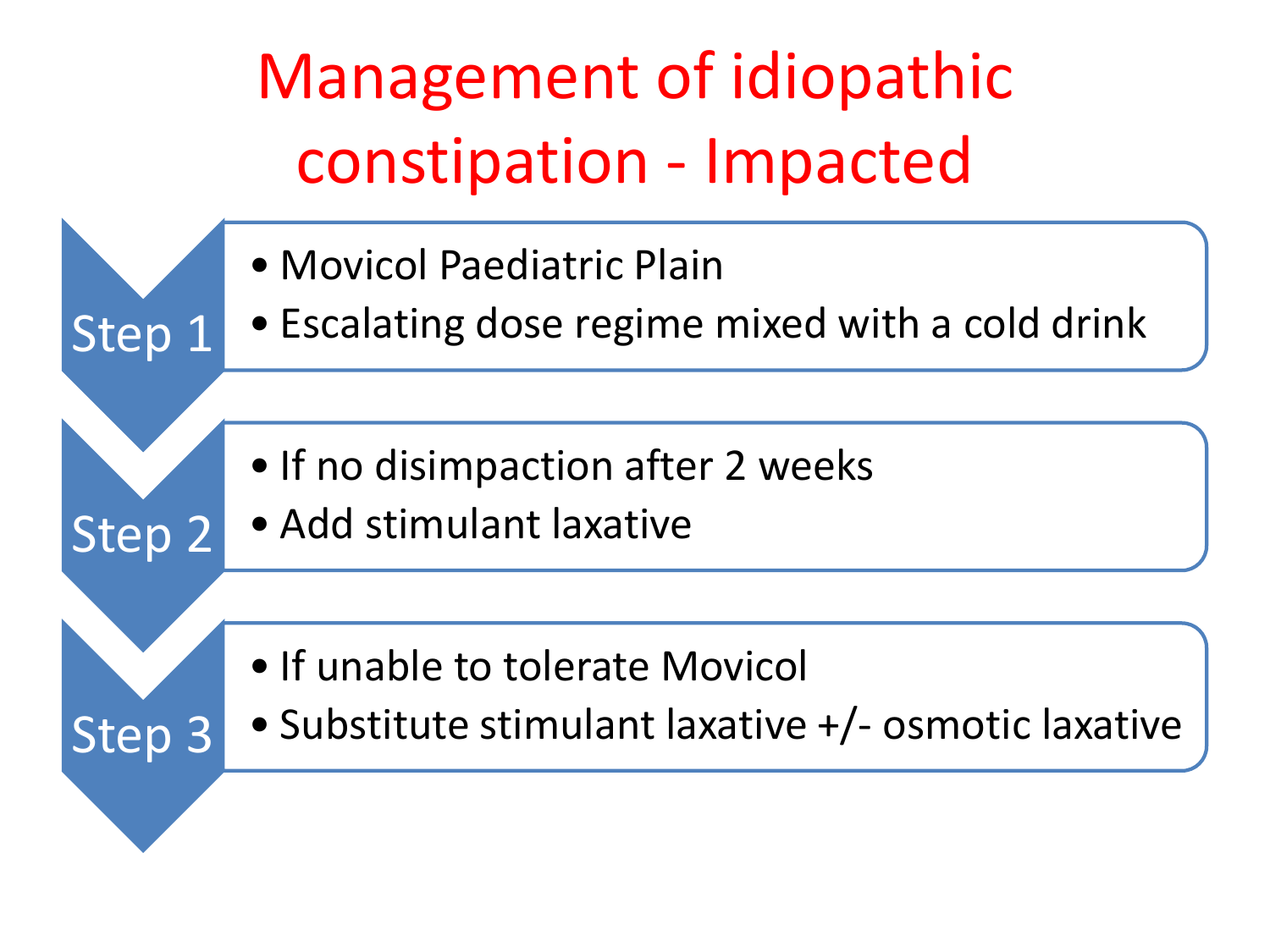Management post disimpaction/ constipation without impaction.

- Same steps as above.
- Once disimpacted, maintenance doses approx half the disimpaction dose.
- Continue at maintenance dose for several weeks after regular bowel habit established.
- Gradual reduction thereafter, over months.
- Rare occasions where laxatives may be required for years.